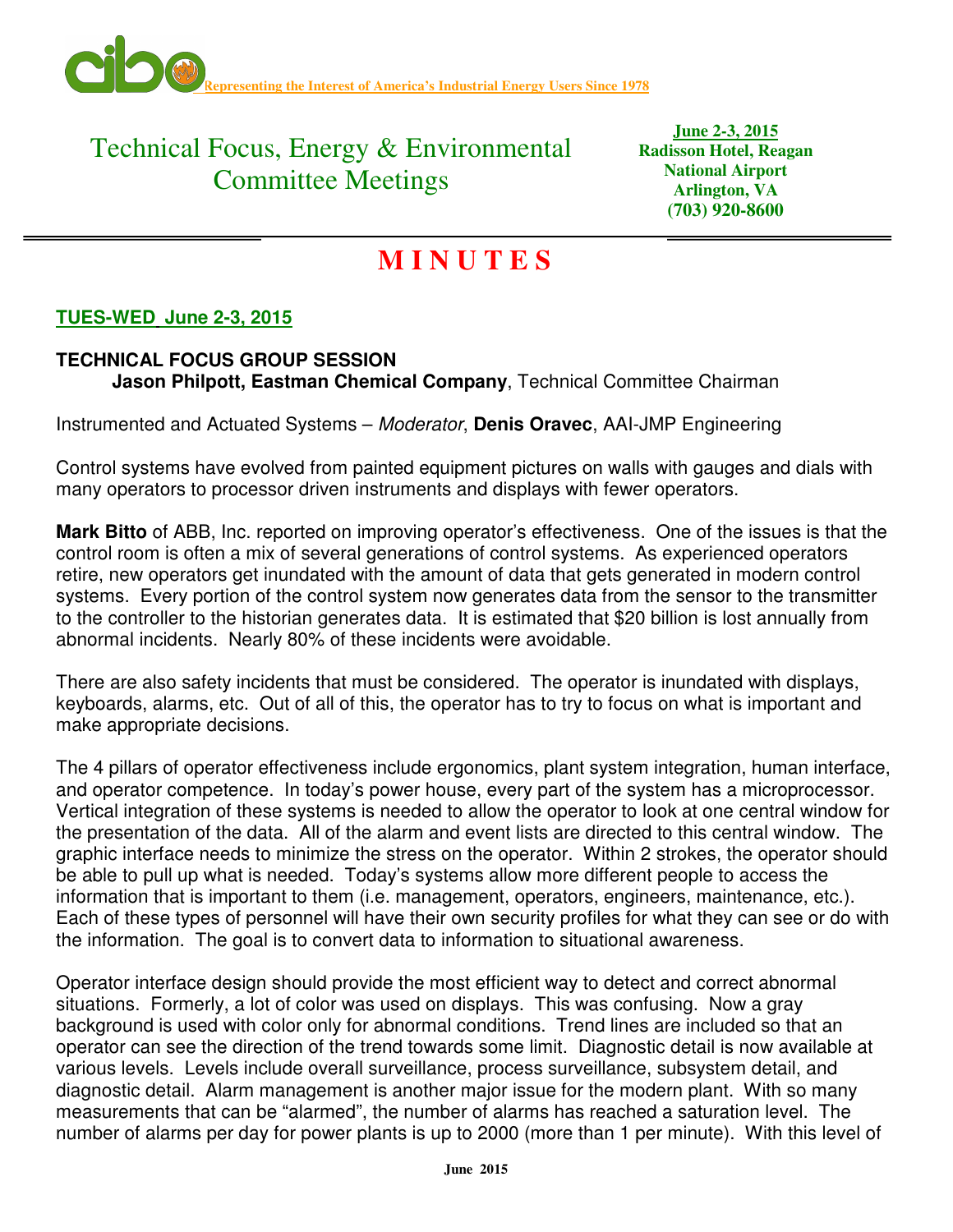

alarms, the operator is constantly addressing alarm acknowledgments and not operating the plant. Advance alarm handling and analysis can filter the alarms and display the data to provide focus on the sensitivity and priority of the alarms. This allows the alarms to be grouped appropriately.

With today's system, a lot more data is available. This feature allows for asset management and optimization. For example, rather than a fixed schedule for motor maintenance, a run schedule could be used that directs maintenance after so many hours of motor operation. This data is now available in the control system. Maintenance requirements can be directed to the appropriate person(s) so that corrective action can be taken. The goal is to resolve maintenance issues before failure.

Cyber security needs to be imbedded into the system. User authentication, role based access, event logging, backup, firewalls, antivirus, host hardening, etc. all need to be part of the system. The control system can be used as a training tool. A training console can be included that simulates plant operation so that operators can become familiar with the plant. Ergonomic design of the control room should be aimed at reducing operator stress. Ergonomics can be personalized for the individual operator. In one gas plant, compressor trips were a problem. With the alarm filter system, the number of alarms was reduced from 300 in a 10 minute period down to 3. The number of compressor trips was reduced from 27 down to 7, with a savings of \$2 million/yr. With the event system, it is possible to create reports that provide information about how many systems are in manual or how many times a system went to manual.

**Mark Bitto** then reported on condition monitoring of rotating equipment. Condition monitoring aims to identify issues before failure. Predictive monitoring is a means to accomplish this. Seemingly random failures do have some tell-tale signatures. For rotating machinery, vibrations tend to be the first sign of an issue. Major causes of vibration include wear and abuse, maintenance, design issues, bearings, and abnormal operation. Degradation starts out slowly, but then can proceed rapidly to the point of failure if not addressed. Assets should be prioritized so that high value assets have more sophisticated monitoring systems. These systems can be integrated with the control system. The vibration data needs to be analyzed so that a root cause of the vibration can be determined. With proper maintenance, the life of the equipment can be increased as well as the maintenance cost reduced.

**Eric Hallman** of Cargill Incorporated reported on control and instrumentation considerations when converting to natural gas. In response to the Industrial Boiler MACT rule, many plants are converting to natural gas firing. With the focus on the boiler, the control systems seem to be left for last, when perhaps they should have been considered more up front. For Cargill, one division had 7 boilers, 3 of which were coal fired. For the size and type of these units, it was decided to convert the coal units to gas. Over the years, a number of different control configurations were involved with these plants. Environmental monitoring requirements need to be considered when the control system is being modified. With the new regulation, continuous emissions monitoring systems are now required for most units.

The operation of the boiler will be impacted by the emissions. For CO control, oxygen measurement will control the air flow. An oxygen monitoring and control system is a requirement if a CO CEMS is not in use. This system has to now record the information and put it in a format that is reportable to the EPA. With the advances in control systems, fewer operators are being deployed, putting more responsibility on the role of the operator. The need for training of the operators is increasing. While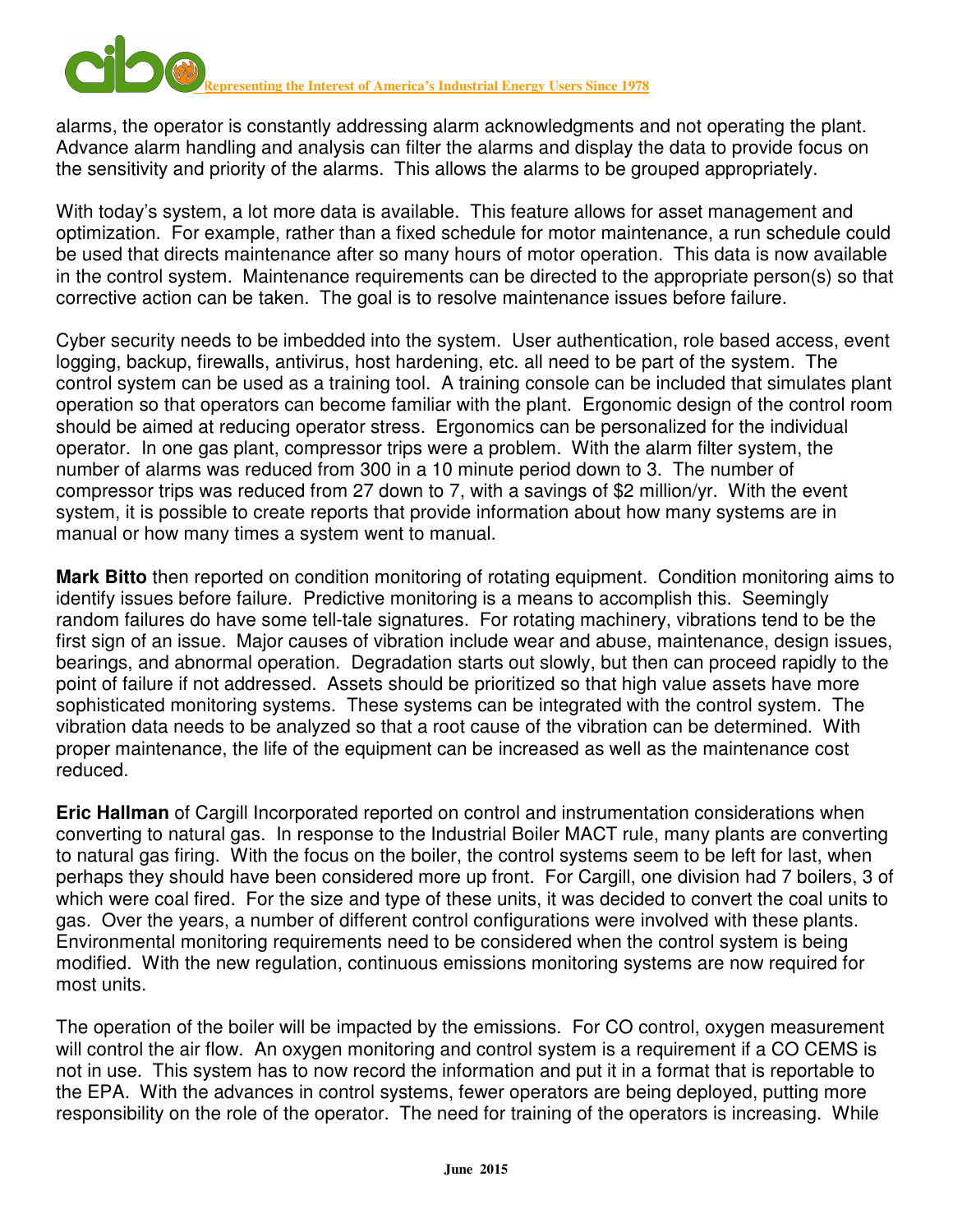certification requirements have not necessarily increased, the increased complexity of the control system requires more training to understand the underlying concept.

With the complexity of the systems, it is getting harder to run plants in manual. A unit with an ultra low NOx burner would have a very difficult time being run in manual. Sensor failure can upset a control system. Training and experience are the necessary tools to function with these new systems. With the EPA declaring that there are no malfunctions, the operating envelope is being reduced.

With the emissions controls as well as burner controls, the system gets more complicated and more expensive. These systems have to be engineered so as to fit in with the existing equipment and master controls. As a burner is required to operate with lower and lower NOx emissions, the operating conditions get closer to the flammability limits. This could cause a flame out. After the flame out, fuel can build up in the unit with the risk of an explosion upon relight. Safety instrumented systems are impacting the control system requirements. Higher level safety systems (safety integrity level or SIL) require more redundancy in measurements and controls, which, in turn, drives up cost. It is important to stay engaged in the process of purchasing and installing the control system.

#### **GOVERNMENT AFFAIRS SESSION Anthony Reed, Archer Daniels Midland Co.,** Government Affairs Committee Chairman

**Salo Zelermyer** of Bracewell & Giuliani LLP noted that the government is in the sprint to the summer recess (i.e. the end of June). The President is looking to his legacy issues. For the Republicans, there are many Senators and Representatives that are lining up to run for the presidency in 2016. With the Republicans in charge of both Houses, there has been somewhat of a "return to order" in that bills are moving through both Houses in a more "normal manner". Senator Murkowski has taken over the Energy Committee and is planning an energy bill. It will still be difficult to get an actual law due to the potential for a presidential veto, which would require a substantial majority to override.

On the House side, a bill called the "architecture of abundance" is being debated. There is an infrastructure title, a diplomacy title, an efficiency title, and an accountability title. The infrastructure title covers a number of issues related to energy infrastructure, including pipelines and permitting. The diplomacy title covers the potential for gas exports. LNG export licenses continue to be approved, however slowly. A proposed measure would require DOE to act within 30 days. Oil exports are not currently in the bill. The efficiency title covers FERC reform and DOE efficiency standards.

On the Senate side, a bill with similar titles is being considered. The Senate issues are not necessarily the same as the House. Some elements of the Quadrennial Energy Review are being put into the bill. Chairman Murkowski has made a serious effort to encourage bipartisan support. In the aggregate, there are now about 100 different proposals, including oil exports. There has been some debate over PURPA reform. PURPA has been eliminated in those areas that are covered by an open market structure for electricity. For regulated regions, there is still a requirement to purchase power from a qualified facility in those areas. It was suggested that a modest bullet list be prepared for these bills for the members to comment on in order for CIBO to develop a focus for comments.

The Waters of the United States rule has been finalized. Speaker Boehner has condemned the rule. The House has passed some legislation to undue that rule. There has been legislative activity on the Clean Power Plan to delay implementation and allow states to opt out of the plan. There is also a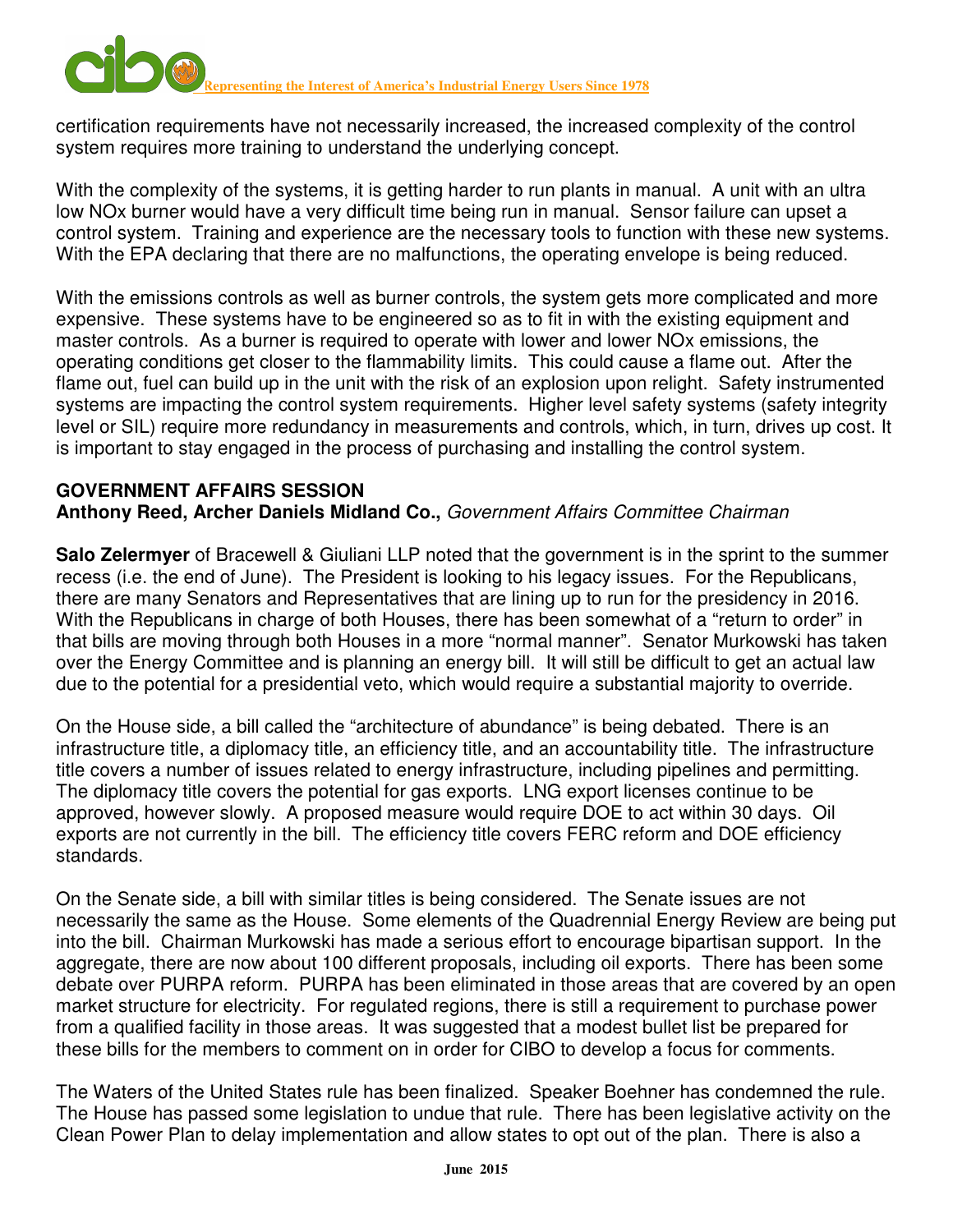

Senate proposal to change the authority to use Section 111 of the CAA. Some states have pledged not to submit a plan. Other states have required review before any submittal of a plan. On renewable standards, there is not likely to be a reform requirement in these proposals. There are proposals on the ozone NAAQS. Whether they will get attached to an energy bill remains to be seen.

#### **ENERGY SESSION Frederick (Fred) P. Fendt, The Dow Chemical Company**, Energy Committee Chairman **Robin Mills Ridgway**, **Purdue University**, Energy Committee Vice-Chairman

The Energy white paper that was prepared by Bracewell & Giuliani LLP was briefly reviewed. The basic message is that we encourage Congress to actually do an energy bill. It is important to include and consider thermal energy. Energy diversity is important and "all of the above" should really mean "all of the above". Unnecessary regulations increase energy costs and hurt domestic competitiveness. A more descriptive list of items that are being considered in the Senate and House bills should be developed so that we can prepare comments appropriately.

The energy assessment and tune up deadline is still Jan. 31, 2016. Most states are holding to that date, although some are granting extensions. Care needs to be taken with what goes into the formal energy assessment report. It should be noted that any report that is connected with a Title V permit could be discoverable by someone outside the company. There could be confidential information that should not be disclosed. Or there is the risk that a list of energy saving projects could be used by someone to challenge the company's interest in energy efficiency. Dow has 97 facilities that needed some kind of assessment. At the moment, the number of opportunities for real savings has been small. Others have seen some savings. Most of the plants have enough capacity that no one process uses 20% of the steam output. That has allowed the assessment to be limited to the boiler system.

Citizens Energy hired an A/E to do the assessment. They sell their steam and, thus, did not have to include customer systems in their assessment. University of Notre Dame completed their assessment last summer. It covered stuff that they were already doing. Tate and Lyle completed their assessment. They did not uncover anything new. They are preparing their report. LyondellBasell Industries had been doing their own energy assessments. This work just formalized for compliance. Grain Processing Corporation completed on plant in May and will finish another this summer. Verso hired an A/E for their plants. Cargill Incorporated did its conversion to gas and will be doing the assessments. Barr Engineering Company has helped some companies with their assessments. They keep the documentation separate from the report. Minnesota Power has not done their reports, but has done some projects which they hope to use in their assessments. Georgia Pacific has an energy reduction program. E.I. DuPont de Nemours & Co. is in the middle of doing their assessments. Eastman Chemical Company has been named Energy Star Partner by EPA for 4 years in a row. With a certified program, they don't really need another report. They are planning to do a short version for completeness. Bunge North America Inc. is working on their assessments. Alcoa, Inc. just finished their assessment. The draft report is done. **Bob Bessette** noted that we are going to set up a Fuels SubCommittee. A signup sheet for those with interest was sent around.

#### **ENVIRONMENTAL COMMITTEE SESSION**

**Stephen (Steve) Gossett, Eastman Chemical Company**, Environmental Committee Chairman **Robert (Rob) Kaufmann**, **Koch Companies Public Sector, LLC**, Environmental Committee, Vice-Chairman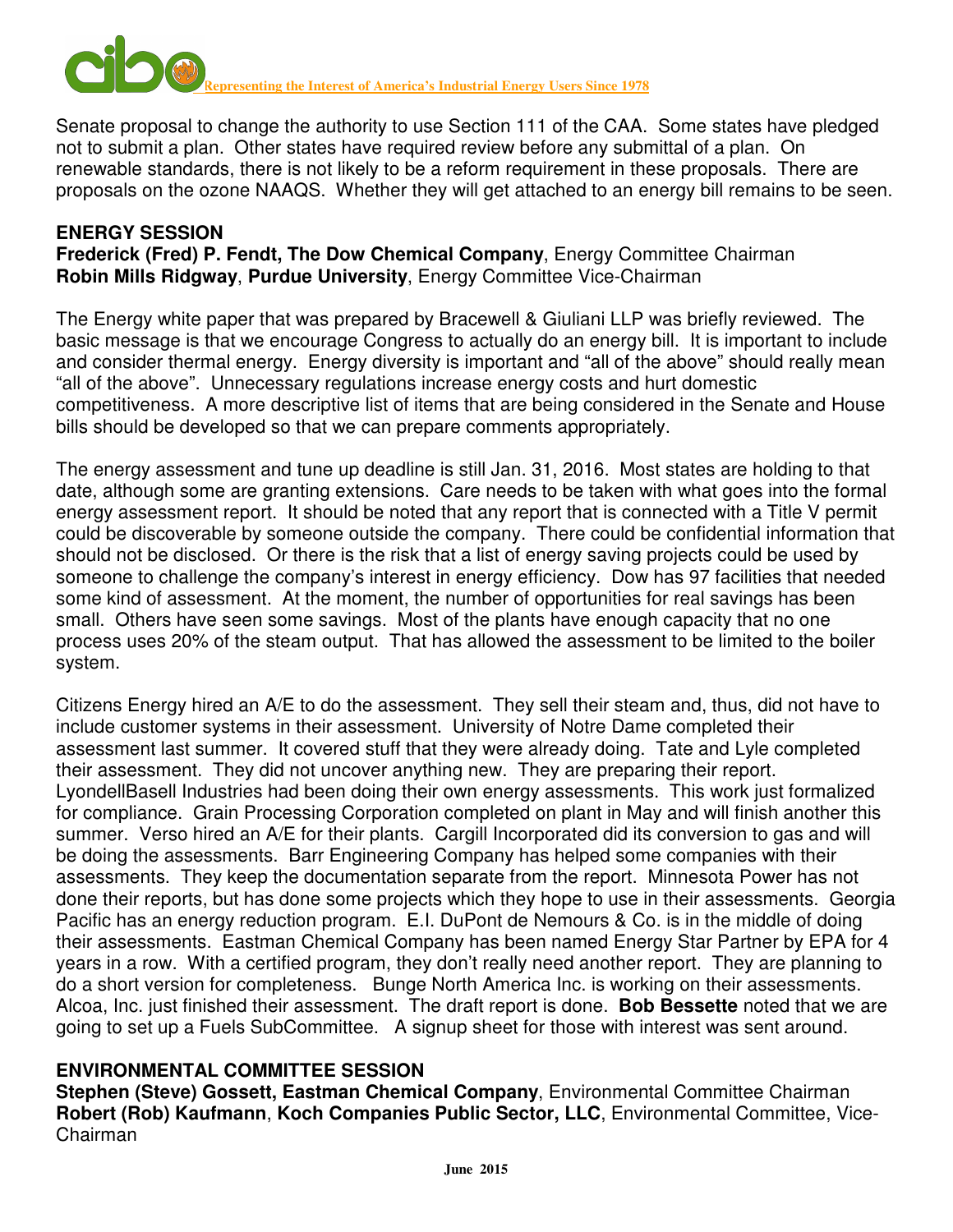

**Amy Marshall** of AECOM Environment reported on the Echo Database. EPA is requiring reporting on an electronic reporting basis. This does not mean sending a report to EPA by email. E-reporting means using EPA's Central Data Exchange (CDX) to submit compliance information. Some rules already require this type of reporting. As time goes on, more compliance reporting will be done using the E-reporting system. The first rule to contain electronic reporting was the NSPS for coal preparation systems that was published in 2009. E-reporting for MACT/NSPS began on January 1, 2012. As rules get revised, they will include E-reporting.

EPA makes several claims several benefits, including cost reduction for future section 114 information collection requests. The concern is that it provides the public with "quicker and easier access to information. Currently states are not "plugged in" to the EPA system and still require paper reports. EPA is taking a "phased approach" to E-reporting. Every time EPA sends out a template there is only a 90 day transition period to switch from paper to E-reporting. The electronic reporting tool (ERT) is a Microsoft Access application that generates an electronic report that can be used in the CDX. At this time the number of test methodologies are limited.

It takes time to learn the system. It doesn't accommodate all test methods. It still has bugs and will crash. Confidential business information (CBI) must be mailed in separately. A paper copy will still be required in most cases. There is a compliance and emissions data reporting interface (CEDRI). WebFIRE is an Oracle database that currently stores submitted test reports. Industrial Boiler MACT will require reporting through the CDX to CEDRI. The report will be put into WebFIRE so that the public (eNGOs) can access this data. The Enforcement and Compliance History Online (ECHO) contains all of the compliance and enforcement data for a plant. Anyone can go to this website and put in their home address and find out what facilities are nearby and which ones have had violations. In addition, permit data, inspection findings, violations, enforcement actions, and penalties are listed.

There is a means to report data errors, but it is extremely difficult to use. When your annual air emissions data is reported, this is uploaded into the National Emissions Inventory. The 2011 NEI will be used to perform the National Air Toxics Assessments (NATA). This web site (ECHO) is available to the public and can be used to find facilities with violations.

**Rob Kaufmann**, Koch Companies Public Sector, LLC, and Jay Hoffman, Trinity Consultants Inc. reported on the various NAAQS rules. The 2008 ozone standard of 75 ppb recently went through non-attainment designations. There were 227 counties in 46 areas that were in nonattainment. Most of these were in California, the I-95(East Coast) corridor, Atlanta, Chicago, Dallas, and Houston. The 2008 implementation rule has been issued and will be used as a template for the 2015 proposed rule (no yet issued). A non-attainment area must conduct a new RACT analysis, even for sources that already have RACT limits. The 2015 ozone standard is expected to come out in the range of 65 - 70 ppb. The rule is expected to be signed by Oct. 1, 2015.

This will greatly increase the number of non-attainment areas. Getting permits in a non-attainment area is much more difficult. States are still preparing SIPs for the 2008 standard and now will be required to prepare SIPs for the proposed 2015 standard. The new time line will run out to 2037 for the most serious non-attainment areas. Once an area is designated as a non-attainment area, it is immediately subject to New Source Review issues. Designations are scheduled for Oct. 2018. A project that was going through a PSD review during the designation period would end up redoing the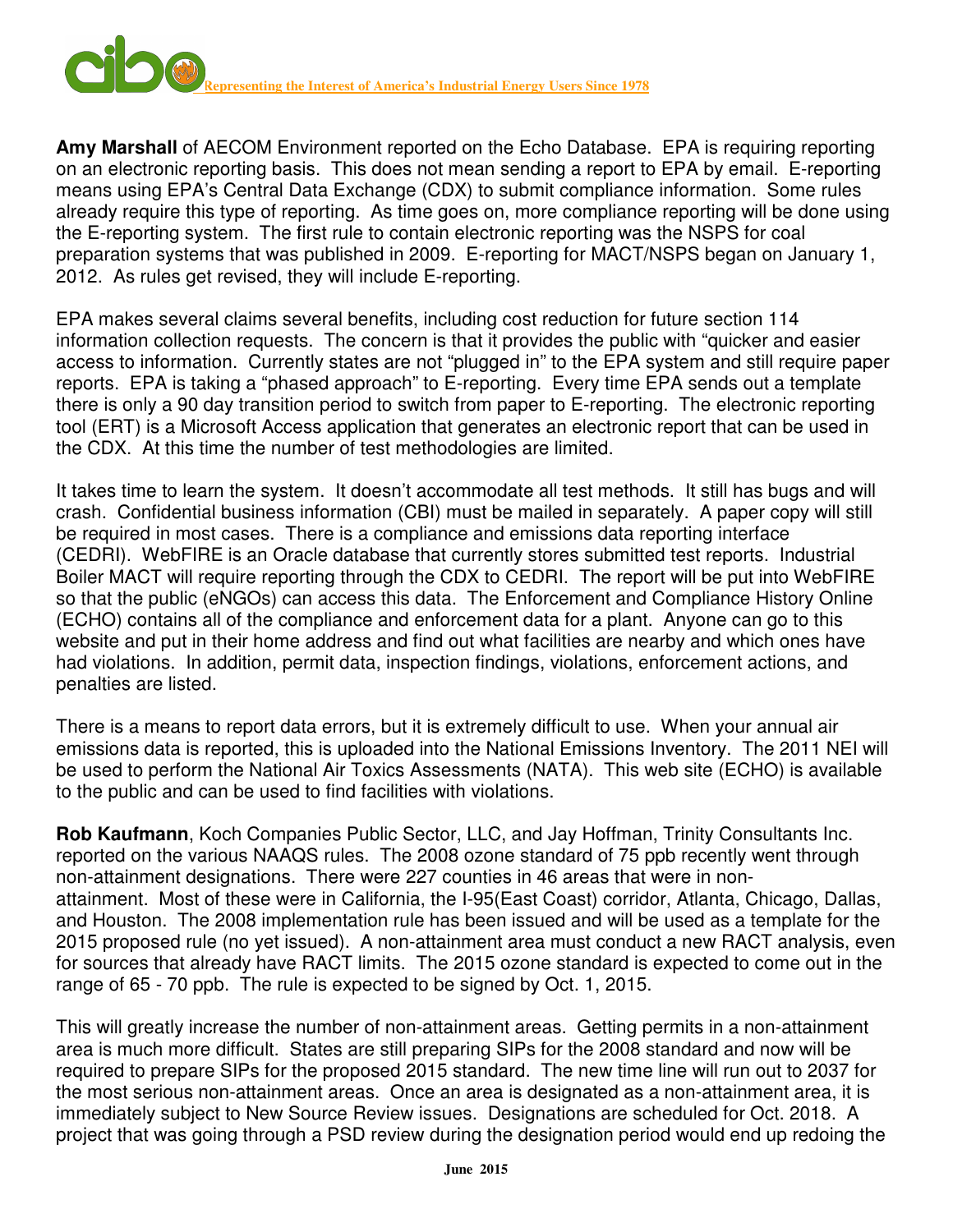**PRESENT ENERGY CONTROVER THE INTERFERITUAL ENERGY USERS Since 1978** 

PSD. Also, these levels are getting close to the background level. The estimated designation levels get to the point that nearly the whole country would be in non-attainment if the designation was 60 ppb.

For PM2.5, the standard was reduced in 2012. The designations are modest at the moment. Permitting has an issue concerning increments that are allowed under modeling. In the implementation rule, there has been a change to precursor (SO2, Nox, VOC, and ammonia) policy. Under sub part 1, VOC and ammonia are not presumptive precursors. Under sub part 4, these would be required to be included. This impacts the modeling for PSD permits. For SO2, the standard was changed in 2010. The number of non-attainment areas is small (localized problem). The modeling guidelines have been a problem.

For the large utility sources, designations will be based on modeling. EPA must complete all designations by the end of 2020. There was a court settlement with the Sierra Club to set these dates. Some states may appeal. Exceptional events (like wildfires) will be considered in a revised proposal this fall. The final SSM SIP call rule has been issued. The exception for emissions limits during start up, shut down, and malfunction have been stripped out of state plans. EPA has claimed that there are no malfunctions. Affirmative defense has been thrown out by the court. This rule will likely be litigated. The DC Circuit Court threw out the Significant Impact Levels (SILs) and the significant emissions rates (SERs). There is a new term for precursors called MERPs (modeling emission rates for precurors). There is ongoing work to fix some of the problems with the models. There is a suggestion to drop CALPUFF. There are new default options for low wind conditions. Appendix W is expected to come out in June. Complex terrain is still an issue.

**Scott Darling** of Alcoa, Inc. noted that we talked with the Midwest Ozone Group (MOG) on the ozone NAAQS. We have committed to do some work on the solid fuel boilers in the MACT database in the form of modeling to show the small contribution to ozone. The database is getting old and needs to be updated. Based on estimates received, the cost to update the database is \$35 K, presuming that WVU does the work. This update only addresses the MACT database. There is the entire emissions inventory on gas fired units. **John C. deRuyter**, E.I. DuPont de Nemours & Co. suggested that some structure be put on the project. **Bob Bessette** indicated that CIBO members would be checked first and then the trade associations would be checked to help us. It was moved, seconded, and voted unanimously to approve the expenditure for this purpose.

**Carlos Szembek** of Environmental Resources Management reported on EMVAP for Air Dispersion Modeling. EPRI funded an initiative to use a Monte Carlo approach for time varying emissions. The 1 hour standard poses problems for the current models. The Emissions Variability Processor (WMVAP) was developed to address the issue. EPA requires the worst case emissions on the worst 1 hour and continuous operation. Modeling maximum emissions rates against probabilistic standards yields very conservative results. Emission rate variability shows a large variation over the course of the year. Intermittent sources present modeling challenges. EMVAP can be used with a prescribed distribution of variable emission rates and then use Monte Carlo simulation to estimate the coincident meteorological data. The AERMOD can be used with a 1 g/sec emission rate. Then the EMVAP model assigns an emission rate randomly from the distribution.

Up to several thousand runs can be made. Each run has a downstream emission impact. From this distribution, the 98<sup>th</sup> percentile can then be assessed such that a more likely impact of the downstream concentration can be obtained. In an example case, AERMOD was run in 2 ways using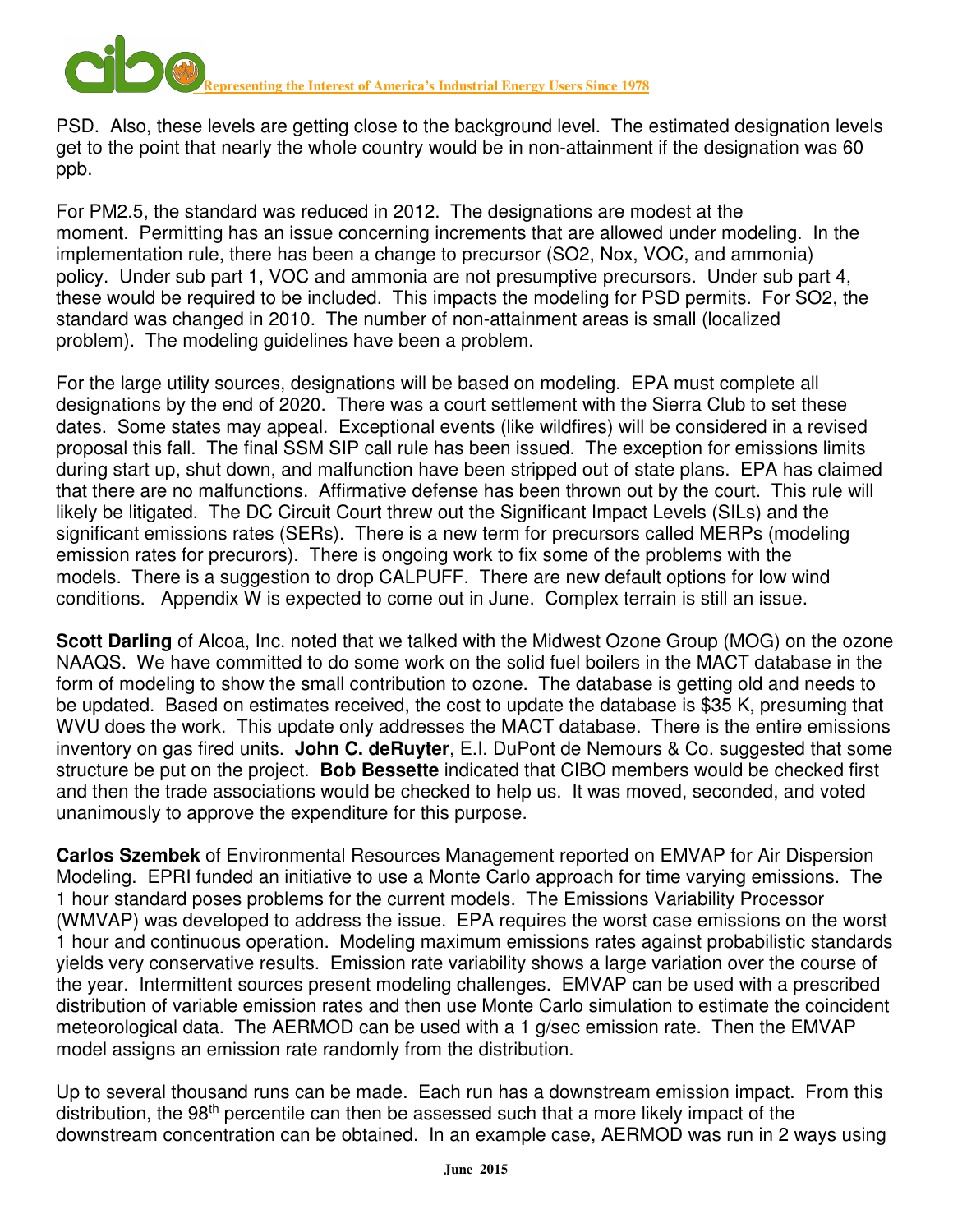

the maximum hourly emissions and the actual hourly emissions from 2002 - 2006. Hourly ambient temperature and velocity data are used. The exit velocity and emission rate were estimated with error bands. The monitored data was at 250 mg/m3. The run with the actual emission data was slightly lower. The extreme model case was more than double the actual. The two EMVAP cases with 50% and 95% emission distribution showed slightly higher than actual for the 50% and somewhat higher, but way less than, the more than double of the actual average.

EPA has suggested an alternative approach to ratio the 99<sup>th</sup> percentile to the peak and multiplying by the critical value. The critical value is the constant 1 hour value that results in NAAQS compliance. If this is done and combined with EMVAP a more realistic, long term average rate could be generated. In another approach, the critical value and the next two lower bins could be used to create 3 levels down to the top 25% of the emissions data. The critical value would represent the max emissions. The next would represent the top 5%, the next would represent the top 15%. Over the course of the year these would set an average limit that would be useful.

**Ann McIver** of Citizens Thermal gave the water rules update. On May 27<sup>th</sup> the US EPA and the Army Corp of Engineers issued the final definition of the Waters of the US. This rule is a definition rule. This clarifies the scope of the Waters of the US. The rule interprets the Clean Water Act to cover those waters that require protection. These could be chemical, physical, or biological impacts (emphasis on the word "or"). Tributaries that are characterized by beds and banks and high water marks are jurisdictional. If the water in question does not have beds, banks, and high water marks, they are excluded, but there are exceptions. Waters located within 100 ft are considered to be neighboring and are jurisdictional. Significant nexus basically includes the water shed as the region.

There are 5 specific types of waters that are jurisdictional. Waters with the 100 year flood plain or within 4000 ft. of the high tide mark are jurisdictional. Puddles are exempt as are swimming pools. Waste treatment systems, cooling ponds, constructed ponds, and ornamental waters are exempted. However, new structures will have to get Corp approval, which is slow.

**Gary Merritt** of InterPower/AhlCon Partners, L.P. pointed out that the coal combustion residual rule should become the final rule in mid June. CCRs are not being classified as hazardous wastes. Duke pleaded guilty to criminal violations for the impoundment spill and paid a fine of \$106 million.

**John C. deRuyter, E.I. DuPont de Nemours & Co. reviewed the Boiler MACT compliance** concerns. The major remaining issues include start up and shut down, oxygen trim systems, and the timing of the final rule. **Amy Marshall** reviewed the history of startup definitions. The current rule has 2 definitions. The first definition states that start up ends when steam or electricity is produced. The second definition states that start up ends 4 hours after useful thermal energy is produced. The EPA does not want to drop the first definition because they had a problem in the MATS rule with some units relying on an earlier definition and then having a problem with a revised definition. Right now, they are carrying both definitions.

CFBs will have a problem with both definitions. An additional problem would be that all control systems have to be in operation within one hour from switching from clean fuel to the solid fuel. Timing is becoming an issue as the compliance date is Jan. 31, 2016. A meeting was held with EPA to review some of these issues. For useful thermal energy, a "for its intended purpose" was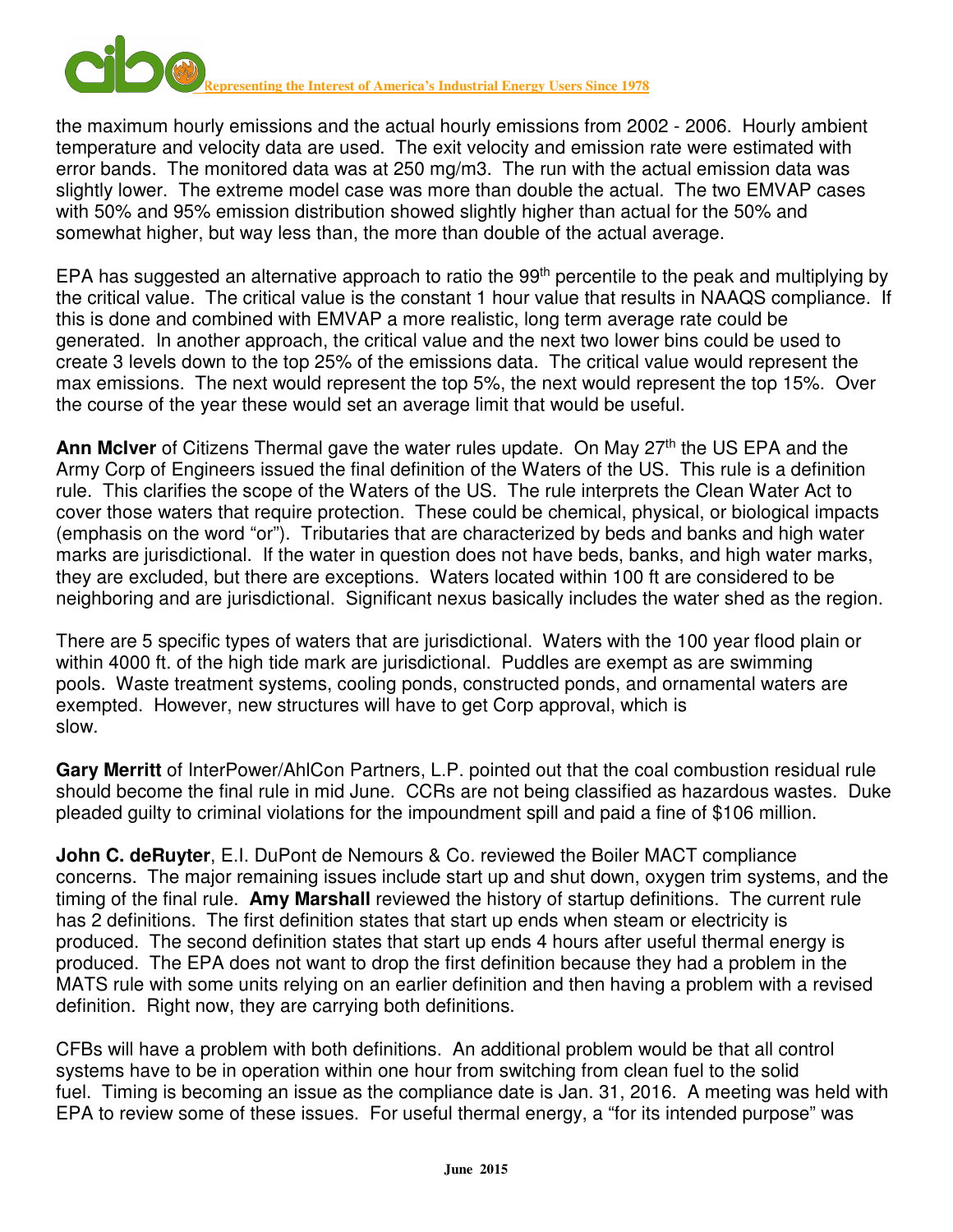requested. Startup considerations include acid dew point, oxygen levels, the 1 hour requirement for ESPs, and manufacturer's recommendations.

There is also an issue with the electronic reporting requirement for all CEMs data and operating parameter data during start up and shut down. EPA is looking for data for their 8 year review. For the automatic trim system, there are times when the system is in manual. The issue is whether this constitutes a reportable incident. A proposed guidance approach has been suggested. This would state that such conditions are recognized and are not a reportable incident. Opacity is an operating parameter limit and not an emission limit. If monitoring an operating limit is to be used for compliance, a request must be made. The current writing would make this a "rule making" and require notice and comment, etc. A revised writing has been proposed so as to not trigger this requirement.

The final rule may not ready before the  $4<sup>th</sup>$  quarter. For some units, this might cause a problem in that the unit may choose different compliance options depending upon the final rule. In those situations, a letter can be submitted with a plan and options. Whatever is in the plan that is indicated to be done before the compliance date must then be done. A brief review around the group indicated that a mix of conversions to gas and upgrades to DSI systems are the main compliance approaches. Most members are in the midst of their energy assessments and tune ups.

**Lisa Jaeger** of Bracewell & Giuliani LLP reported on the litigation status of the Boiler MACT rules. The NHSM case went to oral argument on May 11. Key issues were the definition of discard, the CAA standards, and sewage sludge exemption. Environmentalists argued that "discard" should take its ordinary meeting. Tires and on spec oil were used as examples. EPA argued that "discard" means the material has not become part of the waste disposal problem. Therefore tires from a collection program are not "discarded". The court seemed to lean towards EPA's view. Industry argued that transfer should not trigger RCRA regulation. EPA argued that transfer raises concerns. The sewage sludge exemption was removed from the rule. The court appeared to side with EPA. Environmentalists argued that processing of waste should not be considered as converting a waste to a non-waste.

 Relative to the other BACT/Area Source/CISWI cases will go to oral argument by the fall. On the CAA 112(c)(6) claim. EPA claims to have met its requirement to regulate 90% of the major HAPs. EPA gave notice in 1998 listing its notice. Use of surrogates has been legal. There are other means to change the rules. EPA responded to the court with all of the things that they have done. A final rule was signed on May 22. It has been published in the federal register today. Environmentalists have until August 3<sup>rd</sup> to respond. If there is no filing, the rule will stand as is.

In the RICE MACT, the court threw out the 100 hour exemption for back up generation for demand response on the grounds that EPA did not provide sufficient analysis on grid reliability. The rest of the rule remains in place. The PVC MACT case was decided on May 29<sup>th</sup>. The industry complaint was that the rule governed the production of PVC. Some issues are being reconsidered. The court upheld the rule on the grounds that no irreparable harm was demonstrated. The arguments revolved around water discharge limits, process vents, and monitoring and reporting requirements.

Relief valves are now covered as emissions incidents and monitoring of these valves in now required. The judge providing the opinion appears to have glossed over some of the finer points of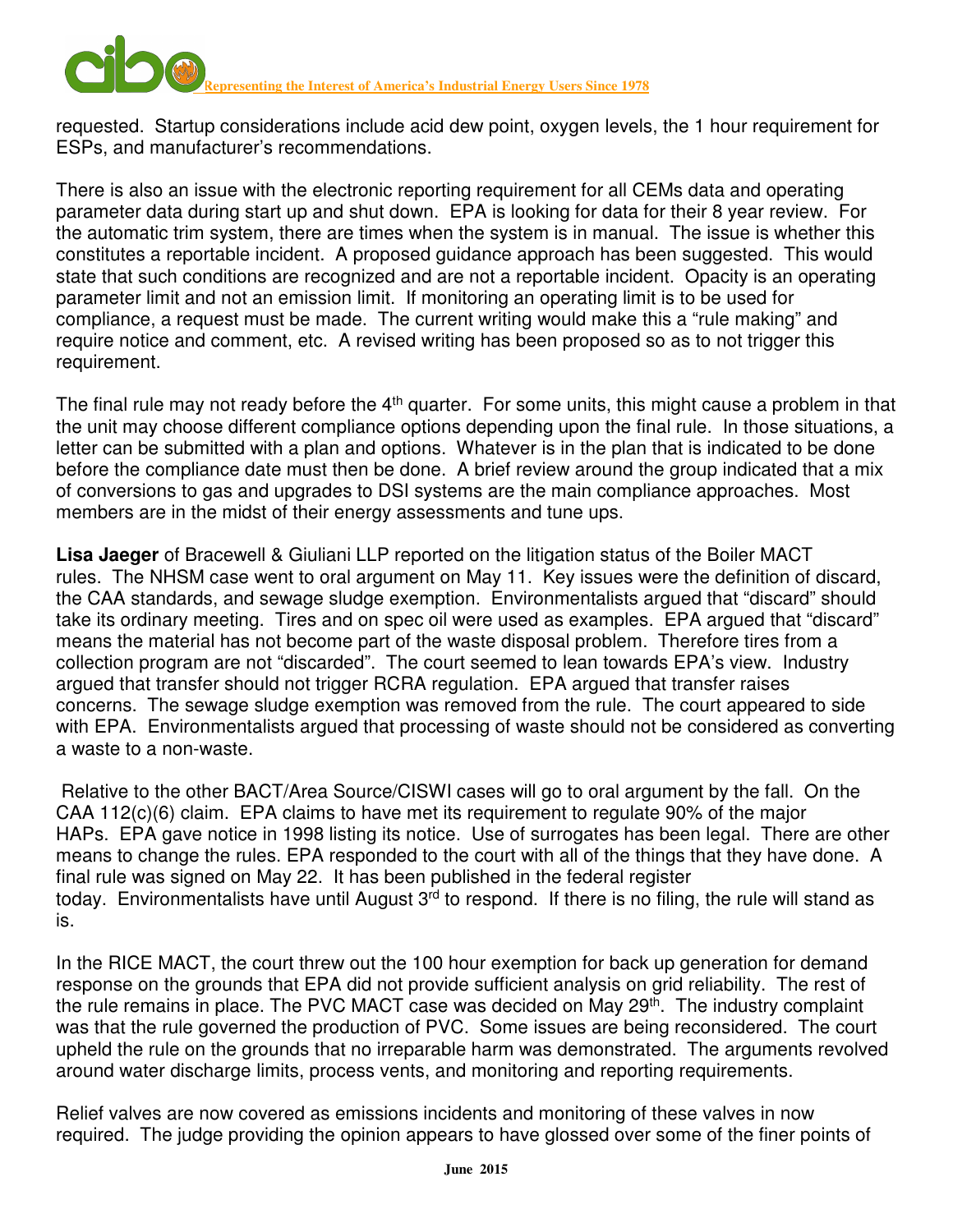

the law. One issue that was declared was that the authority for monitoring was from Section 114 and therefore did not need to address cost. There is also the chromium MACT rule and the Off-site Waste and Recovery Operations MACT. These will be continued to be monitored.

In the MATS rule, the case is in abeyance pending the Supreme Court ruling on MATS. EPA has issued the proposed rule to remove affirmative defense from the rule. The issue that got to the Supreme Court was the consideration of cost for the MATS rule. The EPA's own analysis was that the cost would greatly exceed the benefits. However, the MATS rule is a special case because of the way EGUs were added to the MACT listing. A decision will come in June.

**Lisa Jaeger** reported on the rest of the litigation and regulatory activities. There are a few other court cases that are being monitored. Depending upon the results of the Boiler MACT cases, there will be another 6 court cases on MACT issues. There are several GHG cases in play. The Nebraska vs. EPA case was dismissed. The Murray cases went to oral argument in April. The West Virginia case argues that Section 321(a) requires the EPA to conduct continuing evaluations on potential loss of jobs or employment. EPA has tried to get the case dismissed, but has failed. The DC Circuit Court has two Murray cases: settlement agreement and lack of authority including writ of prohibition. Since the rule is a proposed rule, the first step will be to determine whether or not the court has jurisdiction. The next problem is that there is a discrepancy in the rule provisions. Of course, EPA claims authority to "correct" the discrepancy. Industry wants Congress to do the correction. The two major rules are now at OMB. EPA would like to issue these rules before these court cases are finalized.

There is also the de minimis threshold rule. The current trigger for PSD permitting is 75,000 ton/yr of CO2. In the House Committee on Natural Resources, there have been hearings on the Endangered Species Act relative to the GHG NSPS rule. EPA made some remarks on NSPS, but not on the existing units proposed rule. There is a House bill called the Ratepayer Protection Act. This bill would require judicial review of any final rule before requiring compliance. States should be able to opt out these rules if the state determines there will be a negative impact. Senator McConnell has issued a "Just Say No Letter" telling states to refuse to submit SIPs for the Clean Energy Plan.

A Supreme Court decision in March held that an agency "interpretive rule" is not subject to notice and comment. However, an agency must provide more "substantial justification" for findings that underlay contrary prior policy. This ruling means that such justification would be considered when the interpretive rule is challenged. The statement indicated that "agency deference" has gone too far. A rule has the force of law. An interpretive rule does not.

There is another case of FERC vs. Electric Power Supply Association. The issues are whether the FERC reasonably concluded that it has authority to regulate rules used by operators of wholesale electricity markets to pay for reduction in electricity consumption and to recoup those payments. Also, the district court erred in finding against FERC.

On the Revised Draft Guidance for the CEQ NEPA, the request has been to withdraw the guidance. There is a migratory bird treaty act rule permitting rule that is going to be proposed. The social cost of carbon is being challenged. The Clean Water Act Effluent Guidelines has a case. The 316(b) rule has been challenged. Oral argument is expected in the fall. The definition of solid waste has a case based on transfer of secondary materials. There is a petition for review on the coal ash